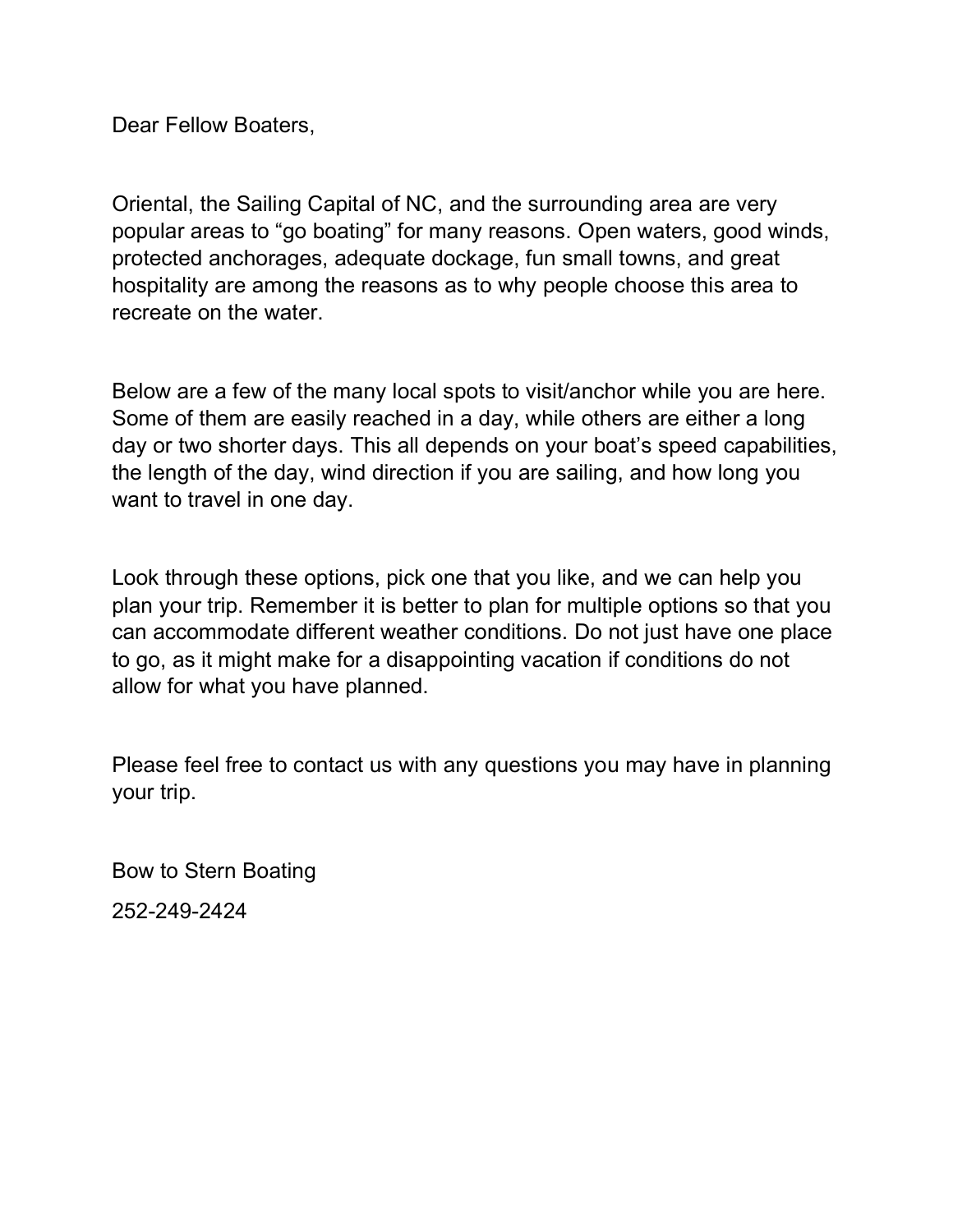# Oriental, NC



35.0310° N, 76.6930° W | [www.townoforiental.com](https://townoforiental.com/)



A popular town in the cruising and racing worlds, Oriental is known as

"The Sailing Capital of North Carolina"

# **Appropriate Boats**

- All Keelboats
- All Powerboats
- All Paddleboats

# **What's Here**

Anchorages - Close by

- Oriental Harbor
- Smith & Green's Creek
	- \*Check Mast Height\*
- Adams Creek
- South River
- Clubfoot Creek
- Hancock Creek
- Bay River
- Broad Creek

# Dockage

- \* Home Dock \* (Free)
- [Oriental Marina](https://orientalmarina.com/)
- [Oriental Harbor Marina](http://www.orientalharbormarina.org/)
- [Pecan Grove](https://pecangrovemarina.com/)
- [Whittaker Creek](https://www.pamlico.com/whittaker-creek-yacht-marina.html)
- [Whittaker Point](https://www.whittakerpointe.com/)
- [Sea Harbor](https://www.seaharbour.org/)

# **Restaurants**

- [Brantley's Village Restaurant](https://www.facebook.com/pages/category/American-Restaurant/Brantleys-Village-Restaurant-538345269540905/)
- [The Silo's](http://www.silosnc.com/)
- M[&M's](https://mmscafeoriental.com/)
- **[Oriental Deli](http://www.orientaldelisubs.com/)**
- **[Toucan Bar & Grill](https://toucangrill.com/)**
- [The Bean](https://www.beanonc.com/)
- [New Village Brewery](https://www.newvillagebrewery.com/)
- [Barcus Food Company](https://www.barcosfoodco.com/)

# Shops

- [Nautical Wheelers](https://nauticalwheelersnc.com/)
- [Marsha's Cottage](https://www.facebook.com/MarshasCottage/)
- [Inland Waterway Provision Co.](https://inlandwaterwayprovisioncompany.com/)
- [Piggly Wiggly](https://www.facebook.com/oriental.piglet/) Grocery Store
- West Marine
- **Dollar General**
- Village Hardware

# What's Happening

- [TownDock.net](http://towndock.net/happening)
- Live music & dancing
- Seasonal festivals
- [Oriental Farmer's Market](https://www.facebook.com/OrientalFarmersMarket/)
- [Old Theater](https://www.oldtheater.org/)
- Art Galleries & Boutiques
- [Oriental's History Museum](https://townoforiental.com/index.asp?SEC=C6020608-E234-4D1B-BA80-AFB207B5C256&Type=B_BASIC)
- Oriental [Community Labyrinth](https://www.facebook.com/orientalcommunitylabyrinth/)
- Town Beach
- [Lou Mac Park](https://www.pamlico.com/lou-mac-park.html)
- Yoga
- Walking & biking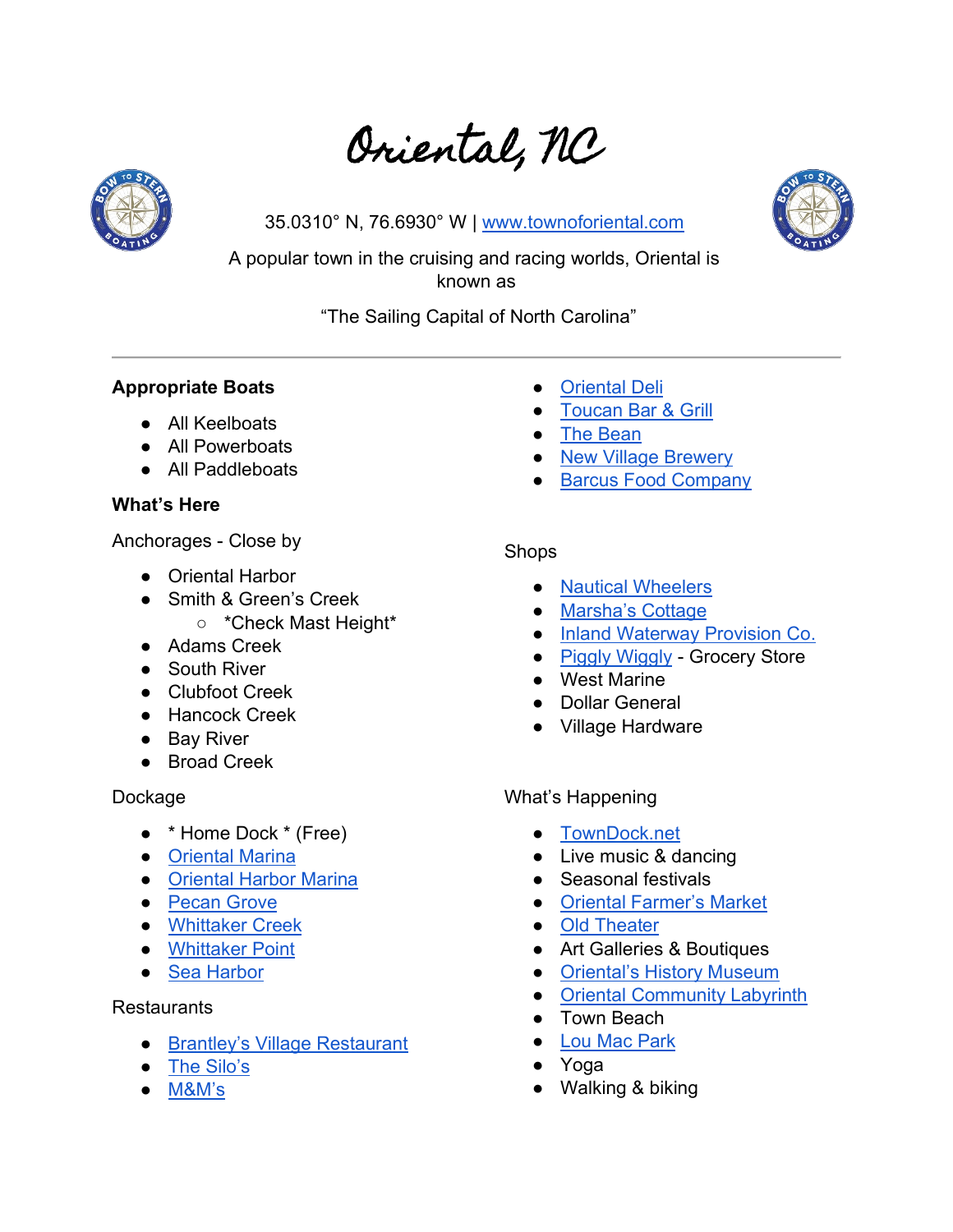

New Bern, NC



35.1085° N, 77.0441° W | [www.newbernnc.gov](https://www.newbernnc.gov/)

Historic Downtown New Bern is pedestrian-friendly, and a must-visit for a cultural and enriching experience.

#### **Appropriate Boats**

- All Keelboats
- All Large Powerboats

# **What's Here**

#### **Anchorages**

● New Bern Union Point area

#### Dockage

- [Bridgeton Harbor Marina](https://www.bridgetonharbormarina.com/)
- [Duck Creek Marina](https://duckcreekmarina.com/)
- [Galley Stores & Marina](https://galleystores.com/)
- New Bern Grand Marina & Yacht [Club](https://www.newberngrandmarinayachtclub.com/)
- [Northwest Creek Marina](https://www.northwestcreekmarina.com/)

# Restaurants & Stores

- [The Chelsea](https://www.thechelsea.com/)
- [Baker's Kitchen Restaurant &](http://bakerskitchennb.com/)  **[Bakery](http://bakerskitchennb.com/)**
- Captain Ratty's Seafood & **[Steakhouse](https://www.captainrattys.com/)**
- [Morgan's Tavern & Grill](http://morganstavernnewbern.com/)
- [Cypress Hall](http://cypresshallrestaurant.com/)
- [The Bay Leaf](https://www.bayleafnewbern.com/)
- [Beer Army Burger Company](https://www.beerarmy.com/)
- [Cow Cafe](https://www.cowcafenewbern.com/)
- [Living Well Down East](https://www.livingwelldowneast.com/)

#### Possible Activities

- Live music & dancing
- Seasonal festivals
- [New Bern Farmers Market](http://newbernfarmersmarket.org/)
- [New Bern Firemen's Museum](https://www.firemensmuseum.com/)
- [Birthplace of Pepsi Store](http://www.pepsistore.com/)
- [Tryon Palace](https://www.tryonpalace.org/)
- [New Bern-Craven County Public](http://newbern.cpclib.org/)  **[Library](http://newbern.cpclib.org/)**
- [Art Galleries](https://www.cravenarts.org/artwalk.html) & Boutiques
- [Union Point Park](https://www.newbern.com/union-point-park.html)
- Yoga
- Walking & biking
	- **1-Way Distance - 22.8 NM**

**Est. Time Enroute - 4.5 hrs @ 5kts**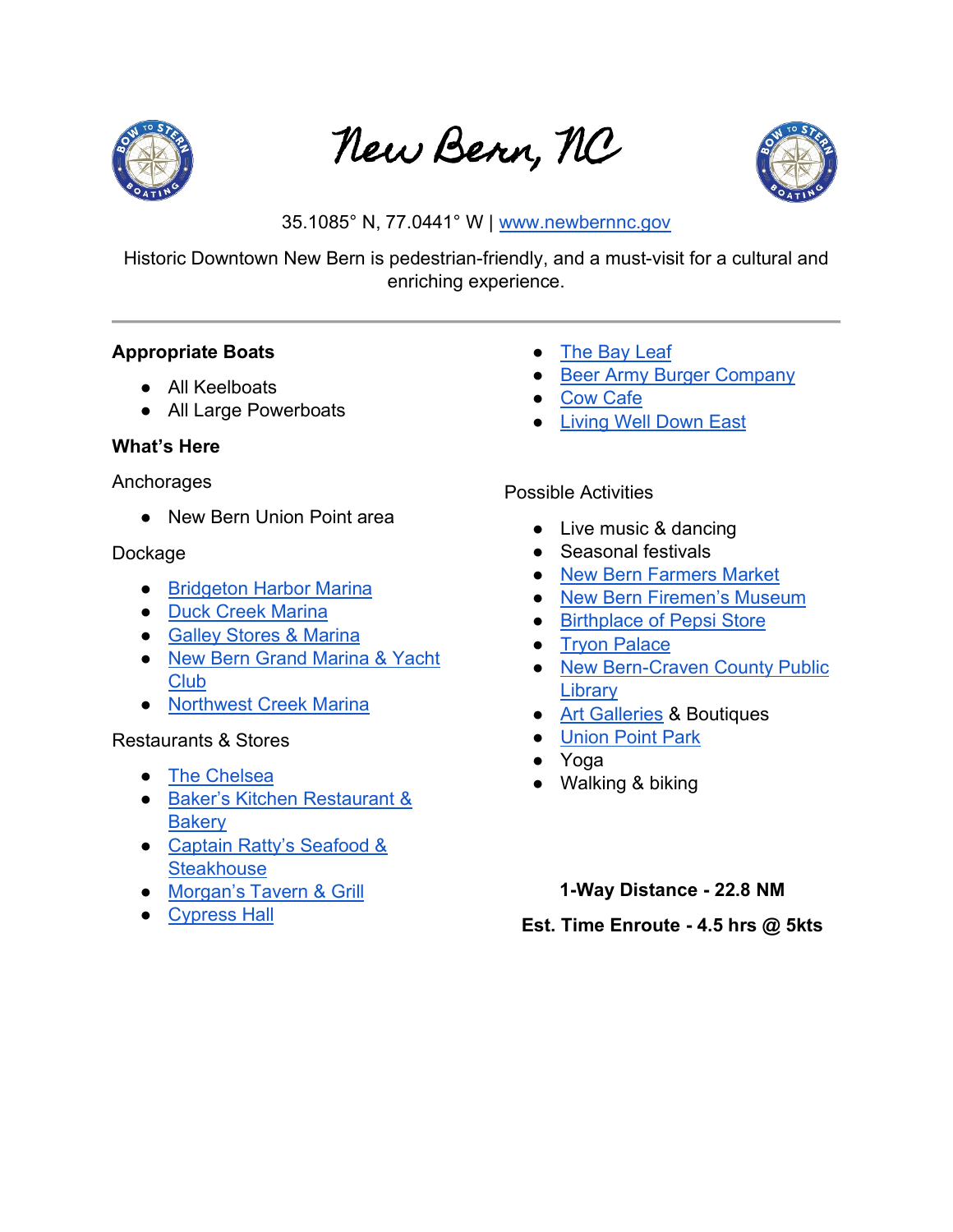

River Dunes, NC



35.0779° N, 76.6122° W | [www.riverdunes.com](https://riverdunes.com/)

An award-winning community known for its beautiful location, waterfront community, and year-round boaters.

#### **Appropriate Boats**

- All Keelboats
- All Large Powerboats

#### **What's Here**

Anchorages

● Bay River

#### Dockage

● River Dunes Marina at Grace **[Harbor](https://riverdunes.com/graceharbor/dockage)** 

#### Restaurants & Stores

- [Harbor Club](https://riverdunes.com/graceharbor/club)
- [Yawl's Cafe](https://riverdunes.com/community/amenities/yawlscafe)
- Grace Harbor Provision **[Company](https://riverdunes.com/community/amenities/provisions)**

# Possible Activities

- Live music & dancing
- [Weddings](http://www.riverdunesweddings.com/)
- Seasonal festivals
- [Natural Elements Spa](https://riverdunes.com/community/amenities/spa)
- [The Red Rickshaw](https://riverdunes.com/community/amenities/redrickshaw)
- Yoga & Pilates
- Walking & biking
- **1-Way Distance - 11.8 NM Est. Time Enroute - 2.4 hrs @ 5kts**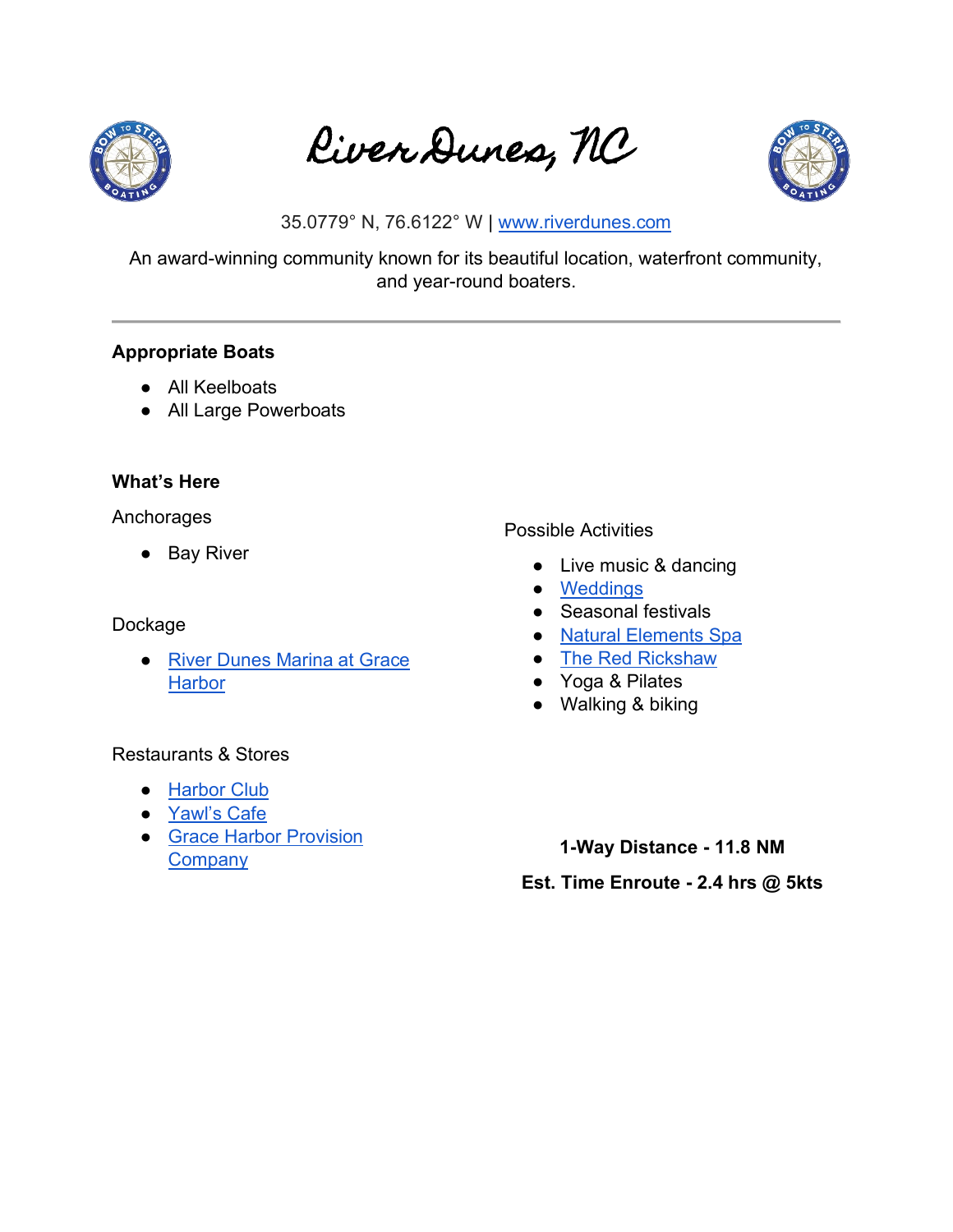

Belhaven, NC



35.5402° N, 76.6230° W | [www.visitbelhavennc.com/](https://visitbelhavennc.com/)

A small town on the waterfront that boasts a flourish of year-round festivals, friendly people, and an inviting boating community.

#### **Appropriate Boats**

- All Large Powerboats
- All Keelboats

# **What's Here**

Anchorages

● Pantego Creek

#### Dockage

- [Wynne's Gut on Pantego Creek](https://marinas.com/view/marina/4qc1gwn_Belhaven_Town_Docks_at_Wynnes_Gut_Belhaven_NC_United_States)
- [Belhaven Town Free Docks](http://www.townofbelhaven.com/community/pages/town-dock)
- [Belhaven Marina](http://www.belhavenmarina.com/)
- [Dowry Creek Marina](https://www.dowrycreekmarina.com/)
- [River Forest Manor & Marina](https://www.riverforestmanor.com/marina/)

# Restaurants & Stores

- [Fish hook's Cafe](https://visitbelhavennc.com/venue/fish-hooks-cafe/)
- [Spoon River Artworks & Market](https://visitbelhavennc.com/venue/spoon-river-artworks-market-2/)
- [Gingerbread Bakery/O'Neal'](https://visitbelhavennc.com/venue/gingerbread-bakery-oneal-snack-bar/)  [Snack Bar](https://visitbelhavennc.com/venue/gingerbread-bakery-oneal-snack-bar/)
- [The Tavern at Jack's Neck](https://visitbelhavennc.com/venue/the-tavern-at-jacks-neck/)

# Possible Activities

- [Live music & dancing](https://visitbelhavennc.com/play/)
- Seasonal festivals
- [Art Galleries](https://www.artsofthepamlico.org/) & Boutiques
- [Belhaven Memorial Museum](https://visitbelhavennc.com/venue/belhaven-memorial-museum-2/)
- [Goose Creek State Park](https://visitbelhavennc.com/venue/goose-creek-state-park-2/)
- [Pantego Museum](https://visitbelhavennc.com/venue/pantego-museum/)
- [Belhaven Public Library](https://bhmlib.org/belhaven/)
- Yoga
- Walking & biking
	- **1-Way Distance - 45.3 NM**

#### **Est. Time Enroute - 9 hrs @ 5kts**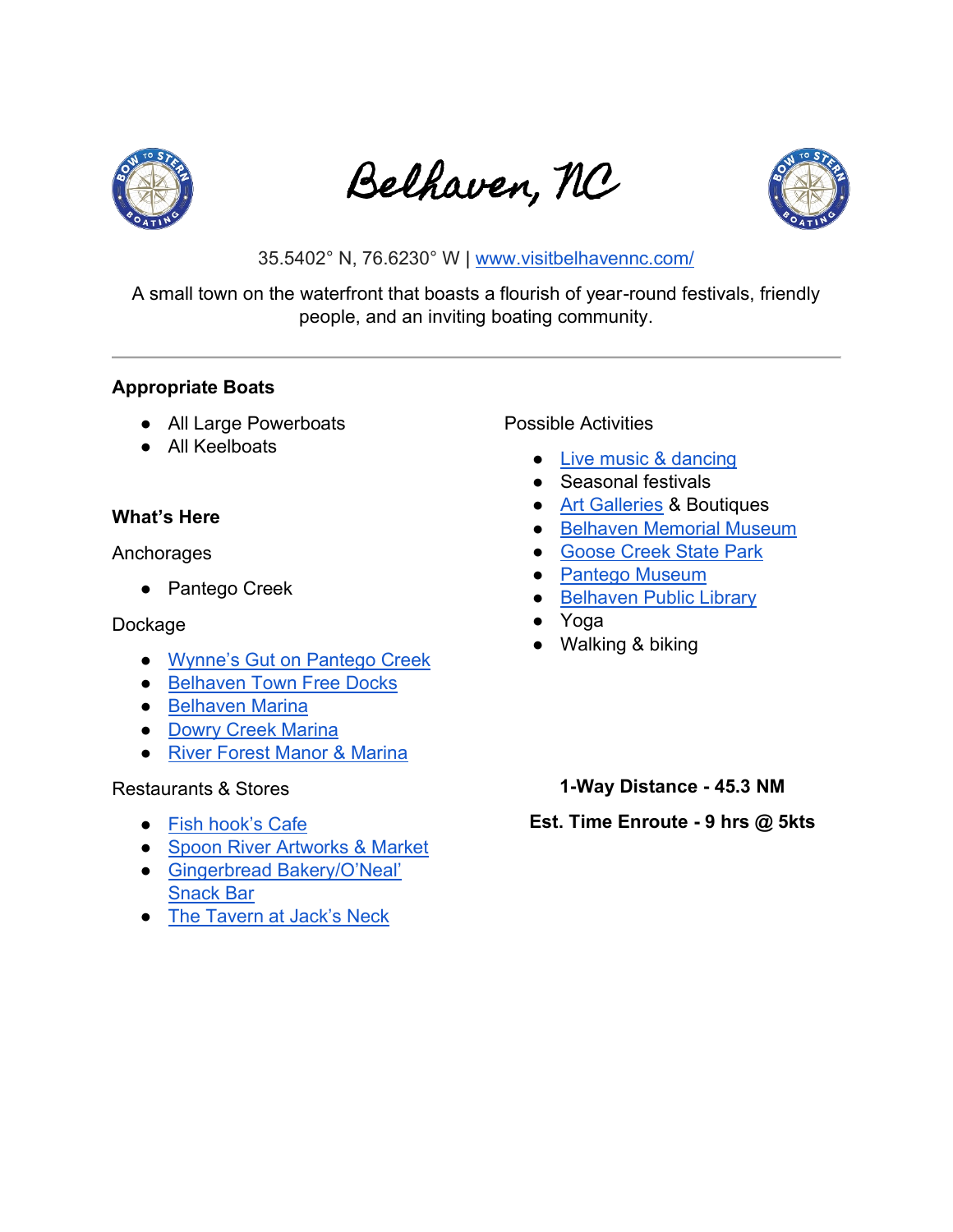

Beaufort &



Morehead City, NC

34.7182° N, 76.6638° W | [www.beaufortnc.org/](https://www.beaufortnc.org/) 34.7229° N, 76.7260° W<https://moreheadcitync.org/>

Fresh seafood, maritime stores, and a beautiful walk along the waterfront docks.

# **Appropriate Boats**

- All Keelboats
- All Powerboats

#### **What's Here**

Anchorages

● [Beaufort Anchorage](https://marinas.com/view/anchorage/lgf7g_Beaufort_Anchorage_Beaufort_NC_United_States)

#### Dockage

- [Morehead City Docks](https://moreheadcitync.org/314/Docking-Facilities)
- [Town Creek](http://www.towncreekmarina.com/) Marina
- Beaufort Docks
- [Homer Smith Docks & Marina](http://www.homersmithdocksandmarina.com/)
- [Beaufort Yacht Basin](http://www.beaufortyachtbasin.com/)
- [The Boathouse Marina](https://www.boathousemarinanc.com/)
- [Front Street Village](https://frontstreetvillage.com/)
- [Radio Island Marina](https://radioislandmarina.com/?utm_source=NEXT&utm_medium=Google_website)
- [Morehead City Yacht Basini](http://www.mcyachtbasin.com/)
- [Bock Marine](http://bockmarine.com/)
- [Anchorage Marina](http://www.anchoragemarina.net/)
- [Jarrett Bay](https://www.jarrettbay.com/facilities/marina-fuel/)
- [Core Creek Marine Park](http://www.corecreekmarinepark.com/)
- [Sea Gate Marina](http://www.seagatenews.com/)

#### Restaurants & Stores

- **[Front Street Grill](http://frontstreetgrillatstillwater.com/)**
- [Beaufort Grocery](http://www.beaufortgrocery.com/)
- [Clawson's 1905 Restaurant &](http://clawsonsrestaurant.com/)  [Pub](http://clawsonsrestaurant.com/)
- [Mezcalito Grill & Tequila Bar](http://www.mezcalitogrill.com/)
- [34°](https://www.34degreesnorthrestaurant.com/) [North Restaurant](https://www.34degreesnorthrestaurant.com/)
- Among many others

#### Possible Activities

- Live music & dancing
- [Seasonal festivals](https://www.beaufortnc.org/events/page/annual-events)
- [Olde Beaufort Farmers' Market](http://oldebeaufortfarmersmarket.org/)
- Art Galleries & Boutiques
- [NC Maritime Museum](https://ncmaritimemuseumbeaufort.com/)
- Yoga
- Walking & biking

**1-Way Distance - approx 22 NM** 

**Est. Time Enroute - 4.5hrs @ 5kts**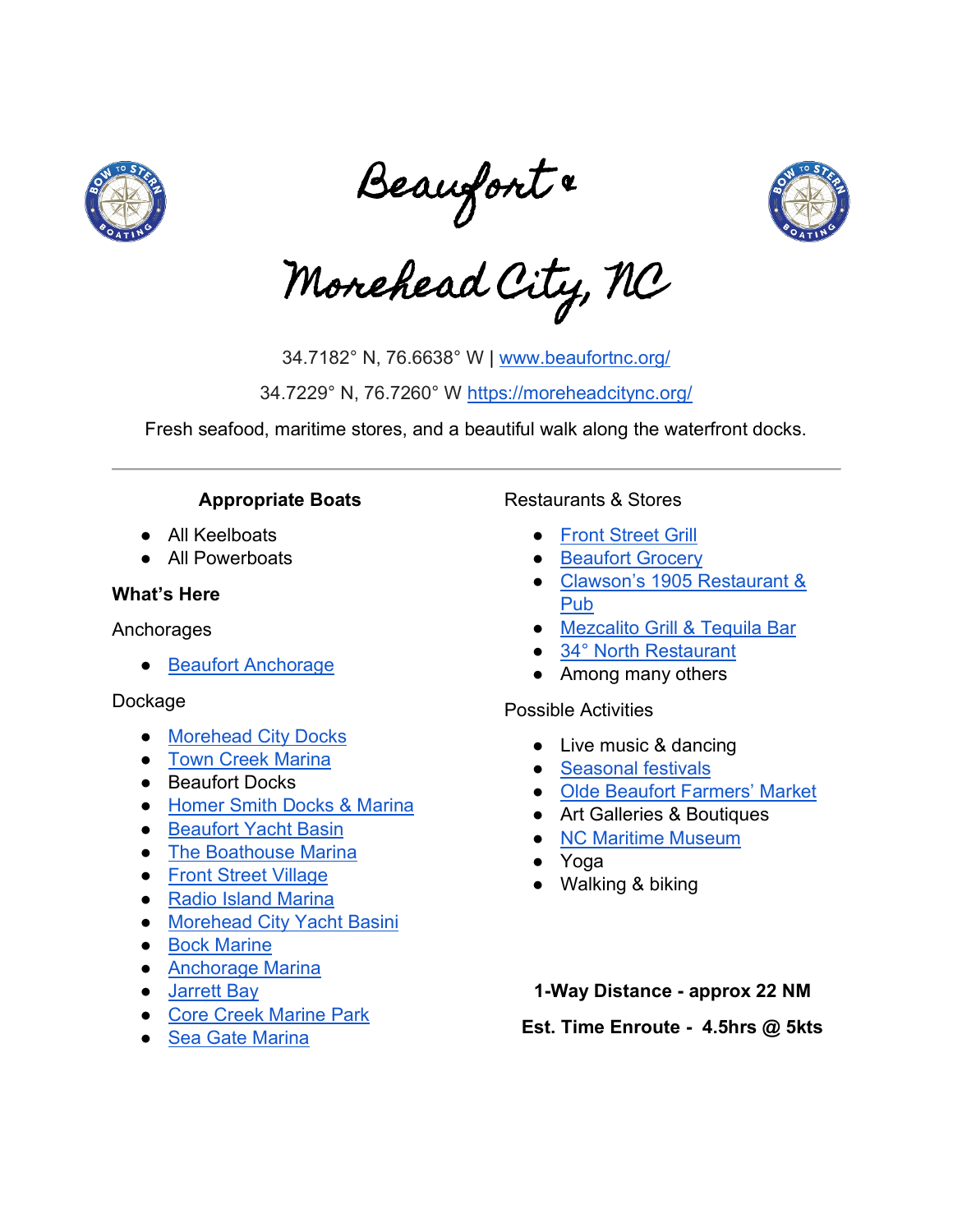





# 35.4771° N, 76.8116° W

<https://historicsites.nc.gov/all-sites/historic-bath>

A beautiful spot - quiet, quaint, and super nice people.

# **Appropriate Boats**

- Large Powerboats
- Large Keelboats

# **What's Here**

Anchorages

● Bath Creek

Dockage

- [Bath Harbor Marina](https://www.bathharbornc.com/)
- Free Docks

# Restaurants & Stores

- [Sharky's Bar and Grill](https://cedarislandresort.com/dt_gallery/sharkys-bar-grill/?v=2e5df5aa3470#contact)
- [White Point Take-Out](http://white-point-take-out.poi.place/)

#### Possible Activities

● Fishing

**1-Way Distance - approx 43.7 NM** 

# **Est. Time Enroute - 8.75 hrs @ 5kts**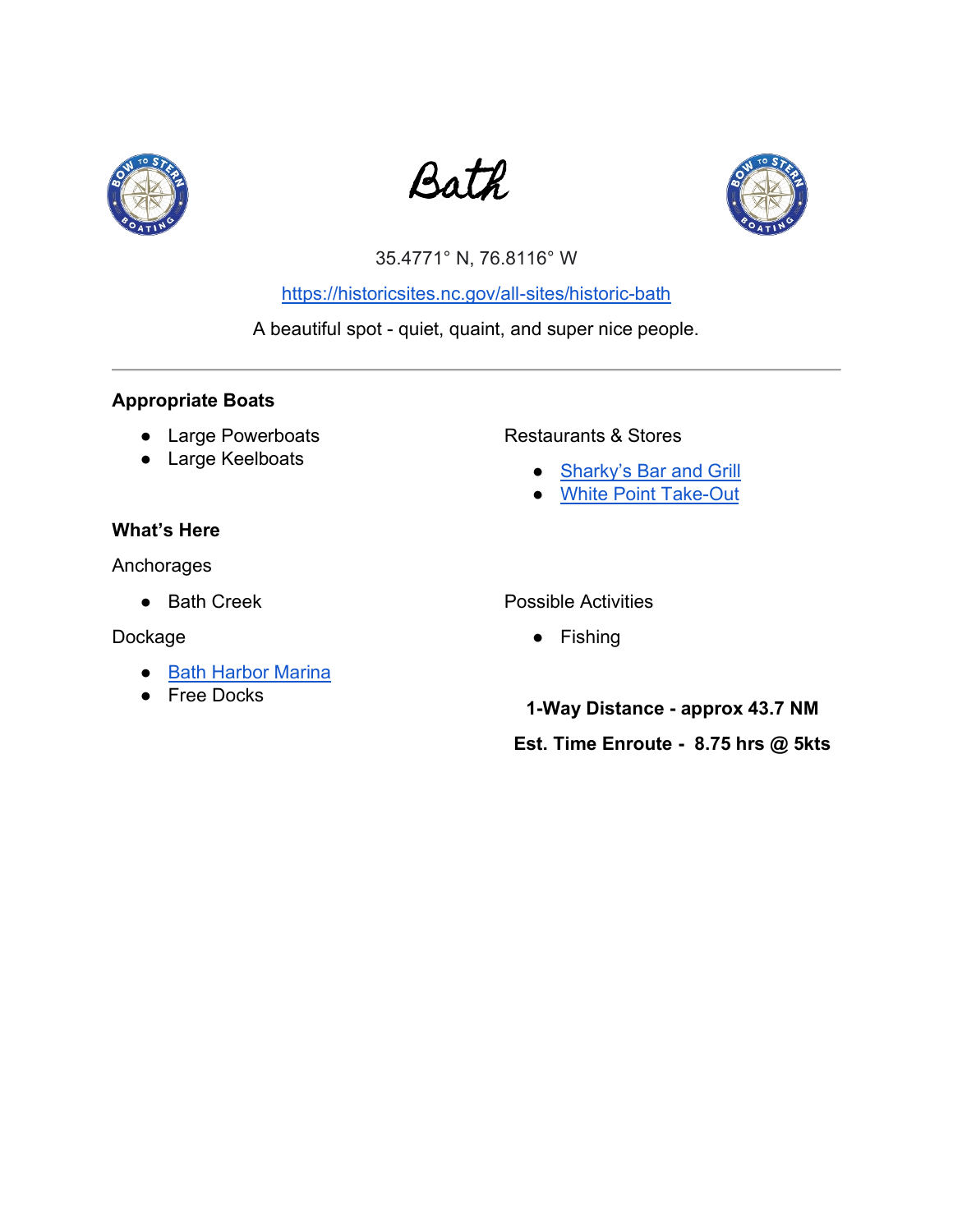

Ocracoke, NC



35.1146° N, 75.9810° W | [www.visitocracokenc.com](https://www.visitocracokenc.com/)

An island on the Outer Banks for long walks, bike rides to shops and restaurants, fishing, and Blackbeard's hideaway.

Not recommended, except for the very experienced boater.

# **Appropriate Boats**

- Large Keelboats
- Monk Trawler
- \*\*Not Recommended
- **\*\*Many other better options**

# **What's Here**

#### Anchorages

● Silver Lake

# Dockage

- [Anchorage Marina](http://www.theanchorageinn.com/)
- [Jolly Roger Pub & Marina](http://jollyrogerocracoke.com/)

# Restaurants & Stores

- [Howard's Pub & Raw Bar](https://www.howardspub.com/Home)
- [Ocracoke Oyster Company](http://www.ocracokeoystercompany.com/)
- [Zillie's Okracoke](http://www.zillies.com/)

# [Possible Activities](https://business.visitocracokenc.com/list/ql/things-to-do-7)

- [Ride the Wind Surf Shop](http://www.surfocracoke.com/)
- [Deepwater Theater & Music Hall](http://www.ocracokealive.org/)
- [Wheelie Fun Golf Cart Rentals](http://wheeliefunocracoke.com/)
- [Ghost & History Walk](https://www.villagecraftsmen.com/ghostwalk/)
- [Ocracoke Island Yoga](https://www.facebook.com/ocracokeyoga/)
- Okra[coke Working Watermen's](http://www.ocracokewatermen.org/)  **[Exhibit](http://www.ocracokewatermen.org/)**
- [Farmer's Market](https://www.facebook.com/pages/category/Farmers-Market/Ocracoke-Farmers-Market-364269920444943/)
- Walking & biking
- [Gecko Sportfishing](http://www.geckosportfishing.com/)

# **1-Way Distance - approx 40 NM**

# **Est. Time Enroute - 8 hrs @ 5kts**

**\***No half way stop

\*Rarely made under sail only.

\*Large boats only

\*NO Bow to Stern Support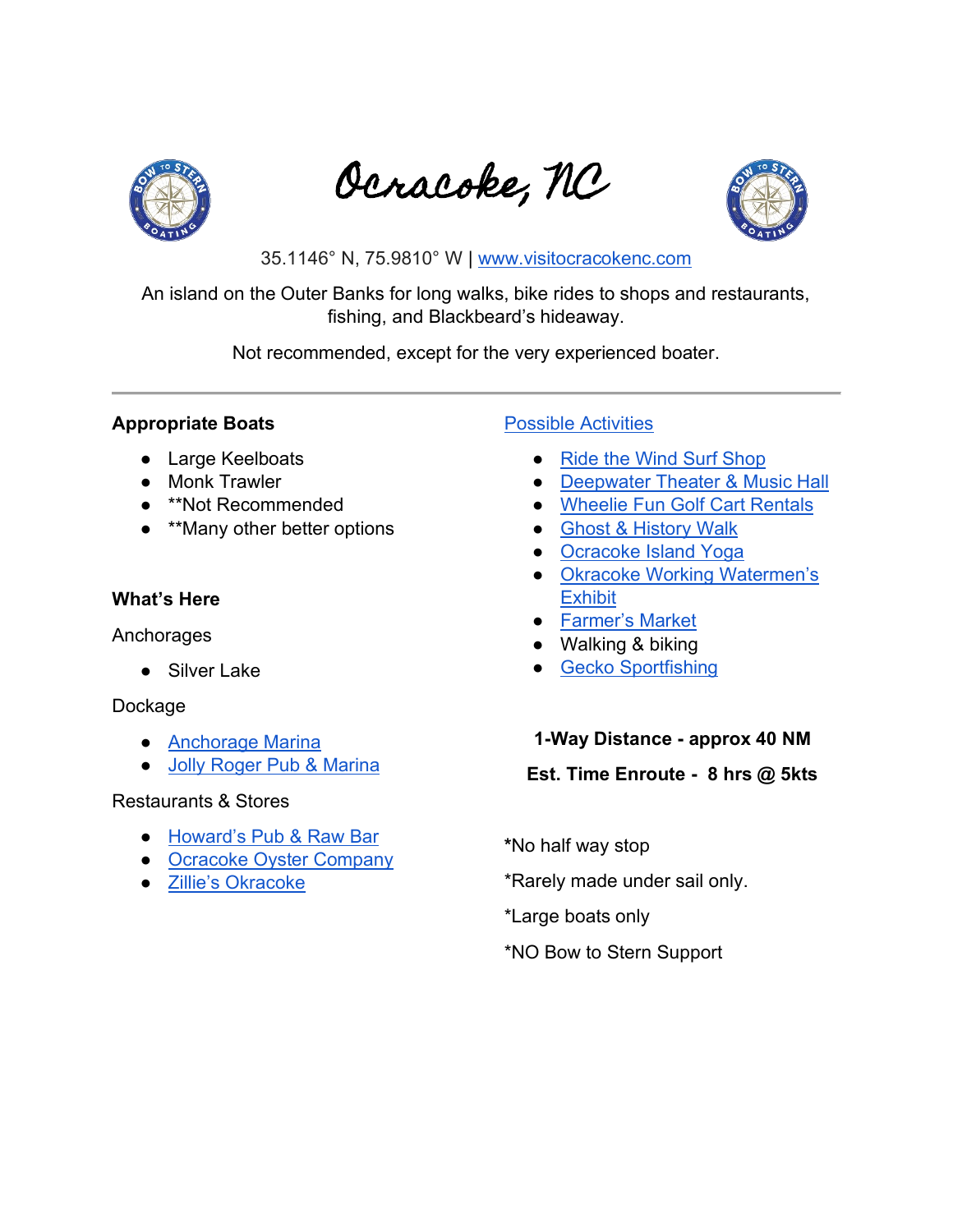

# **Bow to Stern Boating Center**



Local Anchorages

|                       | <b>Appropriate Boats</b> | <b>Towns Nearby</b>                                   | <b>Notes</b>                                 |
|-----------------------|--------------------------|-------------------------------------------------------|----------------------------------------------|
| <b>Adams Creek</b>    | All overnight boats      | <b>River Dunes</b>                                    | On the ICW                                   |
| <b>South River</b>    | All overnight boats      | Oriental<br><b>River Dunes</b>                        | On the ICW                                   |
| <b>Cape Lookout</b>   | Large overnight<br>boats | Beaufort &<br>Morehead City                           | Near Shackleford<br>Banks, lot of<br>beaches |
| <b>Bay River</b>      | All overnight boats      | <b>River Dunes</b>                                    | North of Oriental                            |
| <b>West Bay</b>       | Large overnight<br>boats | <b>Cedar Island</b><br>Ocracoke                       | <b>East of Oriental</b><br>(N wind Fetch)    |
| <b>Clubfoot Creek</b> | All overnight boats      | Oriental<br>New Bern                                  | <b>West of Oriental</b>                      |
| <b>Broad Creek</b>    | All overnight boats      | Beaufort &<br>Morehead City<br>Cape Lookout           | North of Oriental                            |
| <b>Turnagain Bay</b>  | Large overnight<br>boats | Oriental<br><b>River Dunes</b><br><b>Cedar Island</b> | <b>East of Oriental</b><br>(N wind Fetch)    |